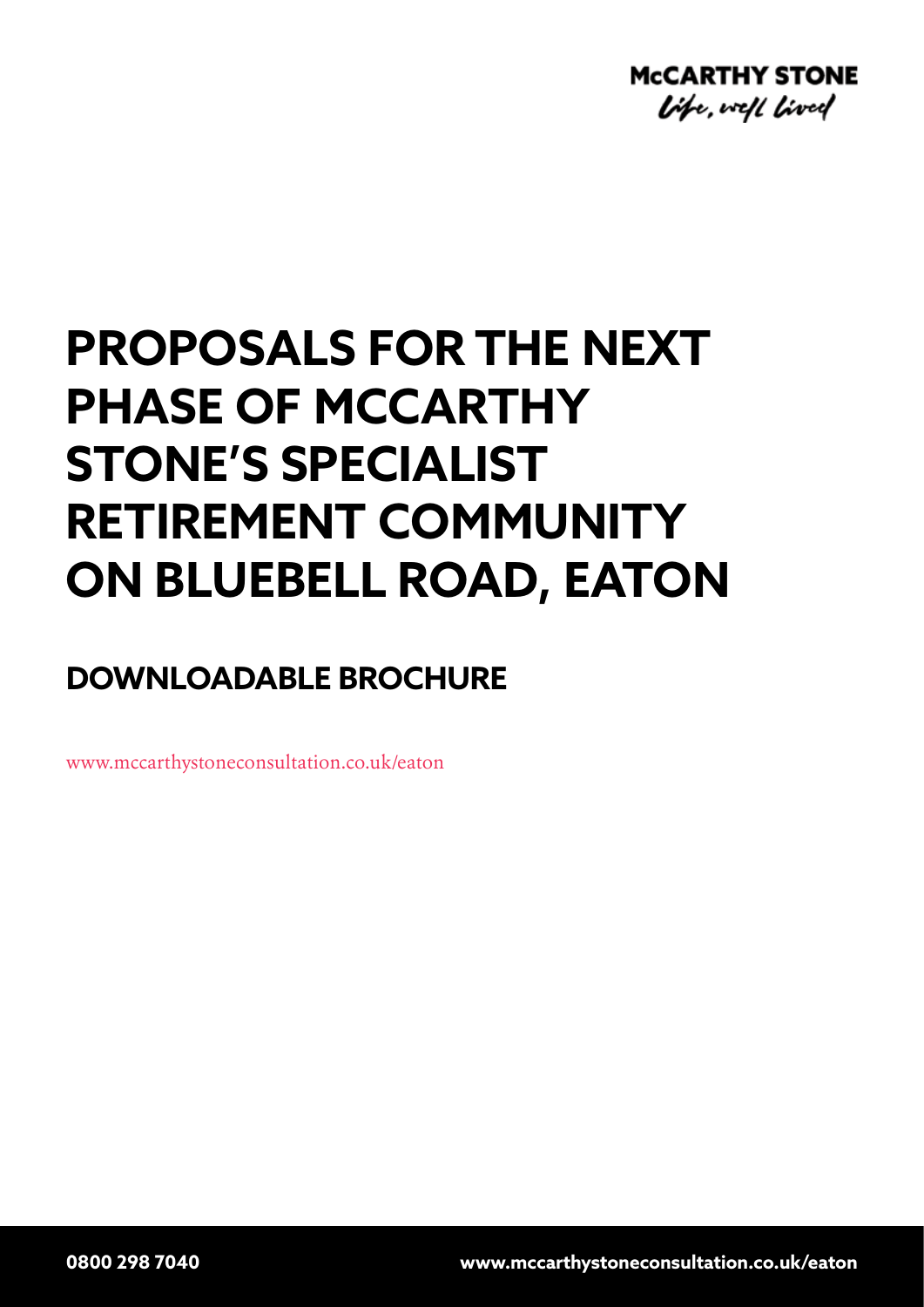## **THE NEXT PHASE OF DEVELOPMENT ON BLUEBELL ROAD, EATON**

## **EXCITING NEW PROPOSAL**

Thank you for downloading, or requesting a printed copy, of our consultation website.

We are in the early stages of bringing forward plans for the next phase of our specialist retirement community on Bluebell Road, Eaton.

This proposal has been designed to integrate with the two previous phases, creating a retirement community that allows residents to live an active and independent lifestyle in a rural location, within close access to shops and local amenities.

## **OUR VISION**

Our vision involves further developing the allocated site to provide new, specialist retirement accommodation across a mix of tenures, together with indoor communal facilities, high quality landscaped gardens and on-site car parking.

## **PROJECT STATUS**

As part of our commitment to community engagement, we are currently consulting the local community and elected representatives on our proposals ahead of finalising our planning application.

We want to know what you think about our plans. We encourage you to complete an online feedback form on the website, so we can understand your thoughts and suggestions ahead of submitting a planning application to Norwich City Council.

If you have received this consultation pack by post, then please fill in the feedback form and return by mail using the Freepost envelope provided.



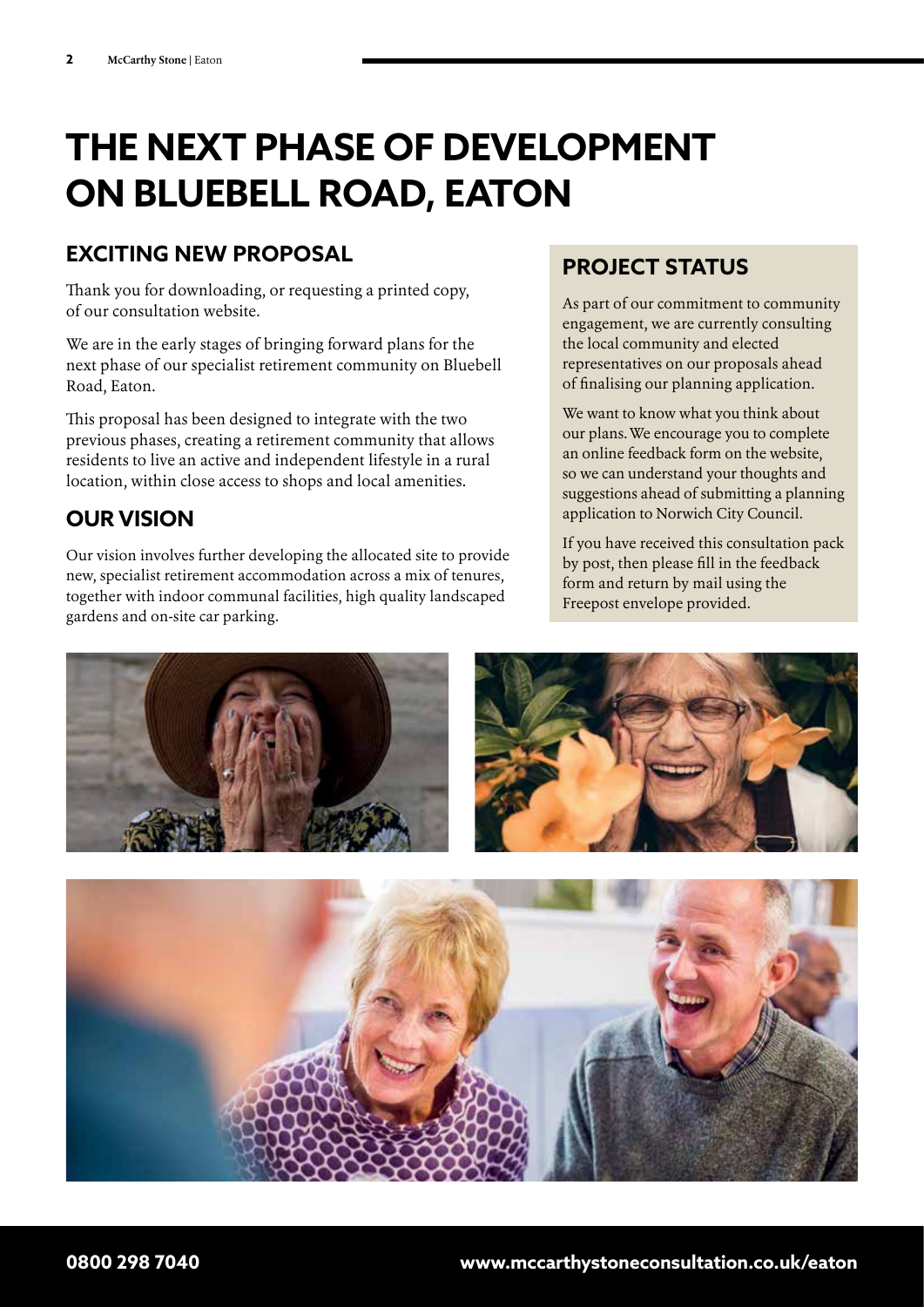## **OUR VISION**

## **THE SITE**

**The proposed development is located on Bluebell Road, Eaton, a mostly brownfield site, currently occupied by Bartram Mowers' garden machinery, sales and repair business.**

McCarthy Stone and Norwich City Council believe it is a suitable and sustainable location to provide muchneeded retirement accommodation for people later in life in Norwich.

The site is allocated by Norwich City Council for housing for the over 55s (Policy R42 of the Norwich Site Allocations Plan, adopted in December 2014). This allocated development land (5.5-hectares in size) forms part of a wider 23-hectare site between Bluebell Road and the River Yare. The rest of the site (17.5 hectares) has been safeguarded for future public open space and areas to provide improved wildlife habitats.

The first phase of the retirement community has been built and is welcoming new residents. The second phase has been granted planning consent and construction work will start soon.

Residents of the proposed development will be within easy access of local amenities, including shops, cafes, and restaurants. The site also benefits from public transport links with bus routes into Norwich city centre and from there a train station, allowing easy access to the wider region.

## **OUR PROPOSALS**

The proposed development will be comprised of 100 specialist homes for older people. The development is proposed to include approximately 52 apartments, 26 bungalows and 22 affordable, shared ownership apartments to help address the diverse needs of Norwich's growing ageing population.

The apartments and bungalows will be available for outright sale, rent and part rent-part buy, whilst the affordable apartments will be available as part of an affordable shared ownership scheme.

## **FEEDBACK**

We want to know what you think about our plans. Once you have read about our plans, we encourage you to complete a feedback form so we can understand your thoughts and suggestions, ahead of submitting a planning application to Norwich City Council.

Alternatively, if you have any questions regarding the proposals, or wish to submit feedback via phone or email, you can contact a member of the project team on **0800 298 7040** or **feedback@mccarthystoneconsultation.co.uk**.



Proposed site layout for the next phase of McCarthy Stone's land on Bluebell Road retirement community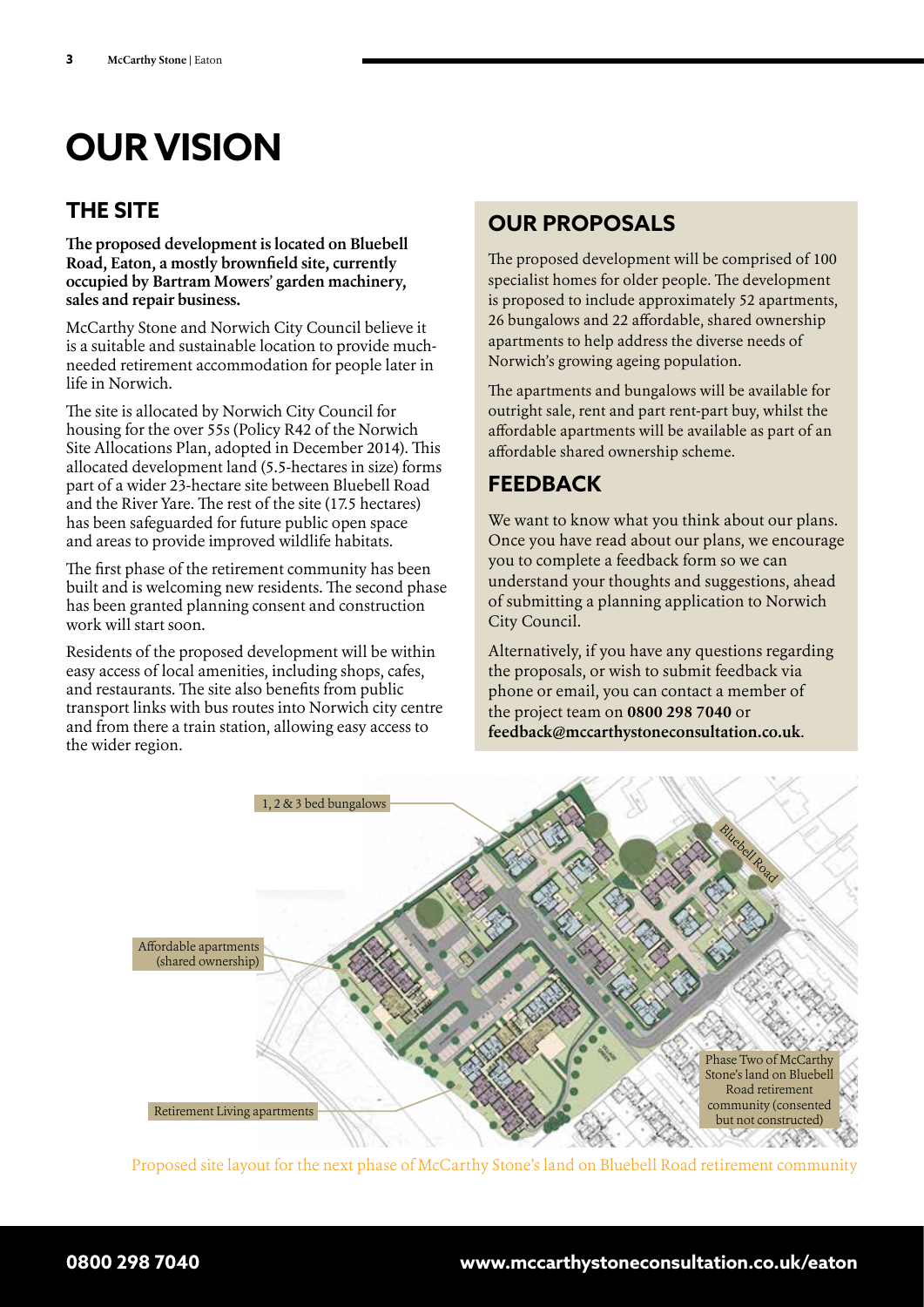## **VIRTUAL CONSULTATION**

## **OUR PROPOSALS**

**We are in the early stages of working up proposals for the third phase of our retirement living community on Bluebell Road, Eaton. This phase includes a mix of apartments, bungalows and affordable shared ownership apartments, together with landscaping, indoor communal facilities and on-site car parking.**

This third phase has been designed to integrate with the two previous phases, creating a comprehensive retirement community that allows residents to live an active and independent lifestyle in a rural location, within close access to shops and local amenities.

Our plans for this next phase of the Bluebell Road retirement community, providing choice for older people in the local area, comprise:

- A high-quality scheme featuring approximately 100 specialist homes for older people. This is proposed to include 52 apartments and 26 bungalows, available for sale, rent and part rent-part buy. In addition to this, there will also be 22 affordable, shared ownership apartments, which will help to address the diverse needs of Norwich's growing ageing population.
- A locally-inspired design, including chalet-style bungalows, that draws inspiration from local architectural styles and materials
- High-quality landscaping across the site and attractive private gardens for bungalows
- The provision of publicly accessible open space to the west of the development
- Pedestrian links to Bluebell Road, the phase 1 & 2 developments and the publicly accessible open space
- Communal facilities within the apartment buildings including a residents' lounge, guest suite, internal refuse store, and mobility scooter storage with charging points
- 24-hour emergency-call service
- Provision of 107 on-site car parking spaces, including provision of disabled spaces and electric vehicle charging points
- Low levels of traffic generation and car ownership
- Ideal location in Eaton, a short walk from local shops, services and public transport connections
- Support for the local economy through increased local spending
- Release of family-sized housing in the area back onto local markets as residents downsize to our apartments.

All estate management is provided in-house by McCarthy Stone.

We have carefully considered our design for the site, to breathe life into the brownfield and rural site. Our proposals present a valuable opportunity to bring forward a specialist retirement community in Eaton, that provides genuine choice for older people so that they can continue to live locally in a home that meets their needs and aspirations in their later years.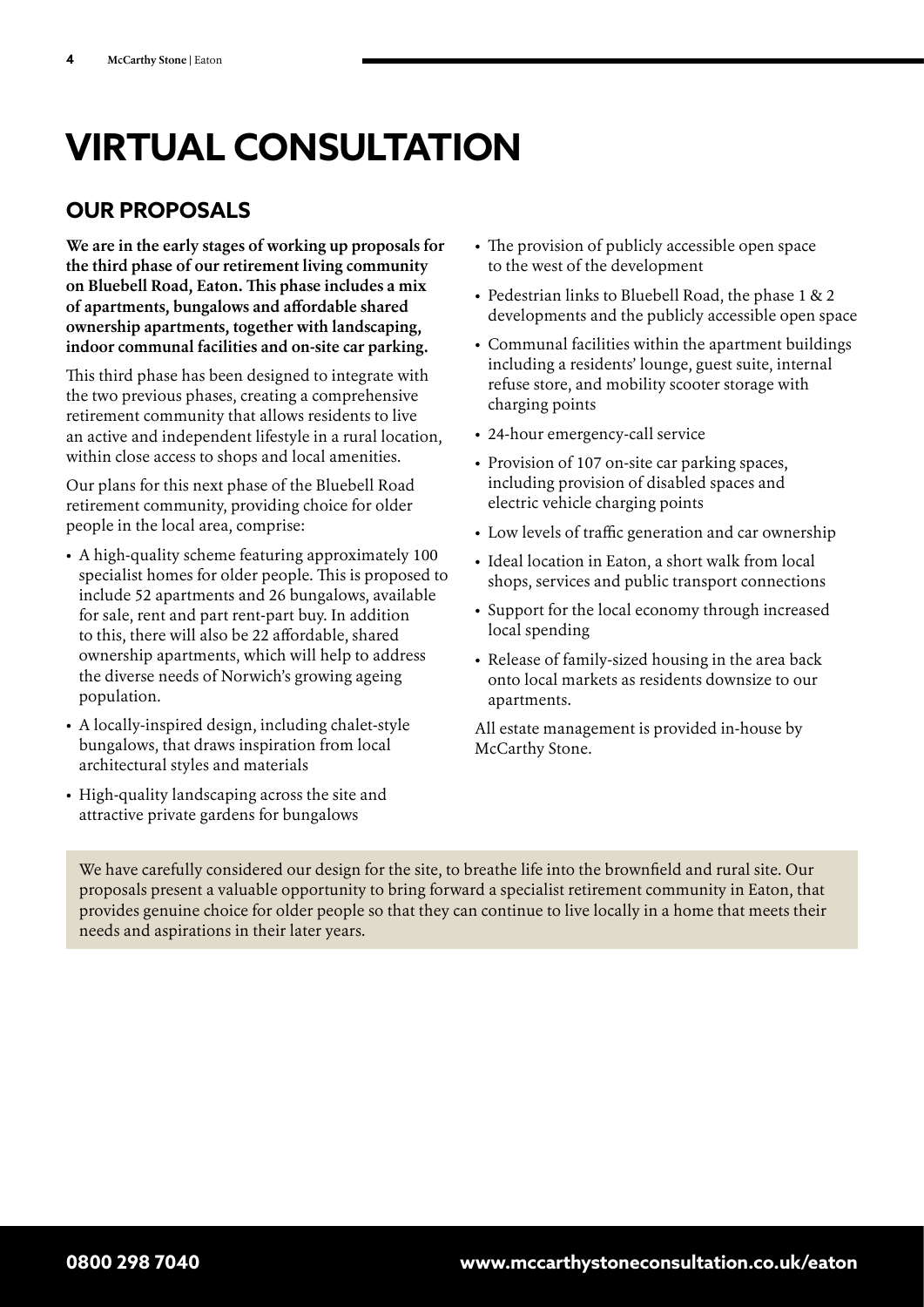## **VIRTUAL CONSULTATION**

## **THE WIDER MASTERPLAN**

**Land off Bluebell Road (occupied by Bartram Mowers) is allocated by Norwich City Council for housing for the over 55s (Policy R42 of the Norwich Site Allocations Plan, adopted in December 2014).**

The allocated development land (5.5-hectares in size) forms part of the wider 23-hectare site between Bluebell Road and the River Yare. The rest of the site has been safeguarded for future public open space and areas to provide improved wildlife habitats.

The first phase of the retirement community has been built and is welcoming new residents. The second phase has been granted planning consent and construction work will start soon. This third phase has been designed to integrate with the two previous phases, creating a comprehensive retirement community that allows residents to live an active and independent lifestyle in a rural location, within close access to shops and local amenities.

The wider masterplan for this allocated site includes 17.5ha of protected public open space between the River Yare and Bluebell Road. The masterplan also features the creation of new pedestrian links to the Yare Valley Walk and ecological habitats.

Many of these open space improvements were implemented as part of the Phase 1 development, including the opening of Strawberry Fields. This new phase would see the remainder of the open space, to the west of the bungalow site, being opened up to the public.



Proposed site layout for the next phase of McCarthy Stone's land on Bluebell Road retirement community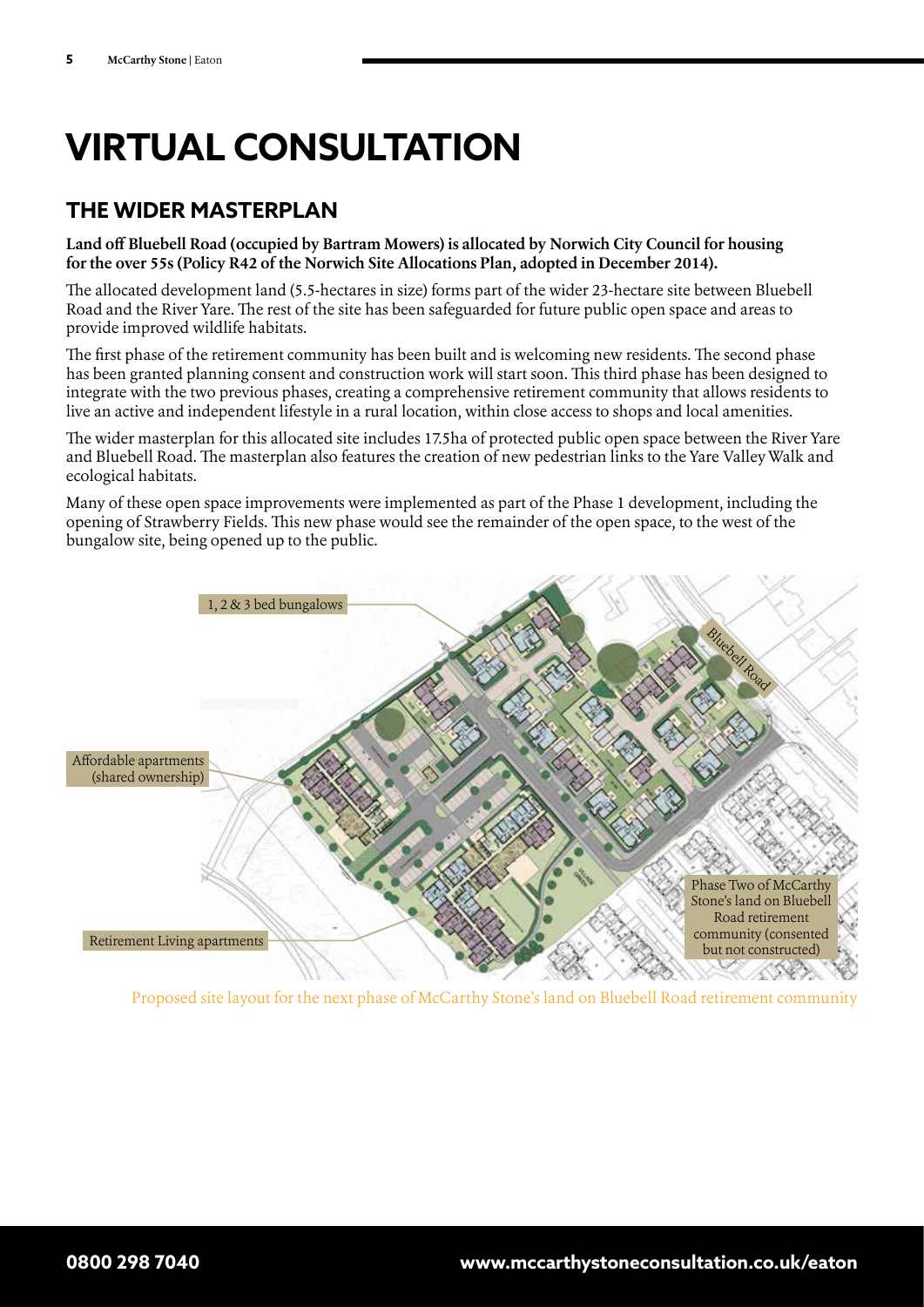### **OUR DESIGN**

**As with every McCarthy Stone Retirement Living development, a community feel is encouraged with communal spaces, so that residents can get to know their neighbours.**

For our retirement community on Bluebell Road, our team of architects have spent time researching the architecture and character of the local area to ensure a sensitive design that is in keeping with its surroundings.

Given its rural location, it has been essential that the development is sensitively designed to minimise impact on important views to and within the Yare Valley and preserve the character of the area.

We have proposed a scheme that integrates well with the two previous phases, both in site interconnectivity and character. To ensure this, our proposals for the allocated site on Bluebell Road have gone through an extensive and evolving design process.

The layout of the site will allow for a number of parking spaces that exceeds the number of apartments, as well as exclusive spaces for each of the bungalows.

We have carefully considered our design, to breathe life into the site, and our proposals present an exciting opportunity to further develop specialist retirement accommodation in a rural and vibrant area of Norwich.



McCarthy Stone Retirement Living apartments – Southeast elevation



McCarthy Stone Retirement Living apartments – Southwest elevation

#### **Approximately 52 Retirement Living Apartments**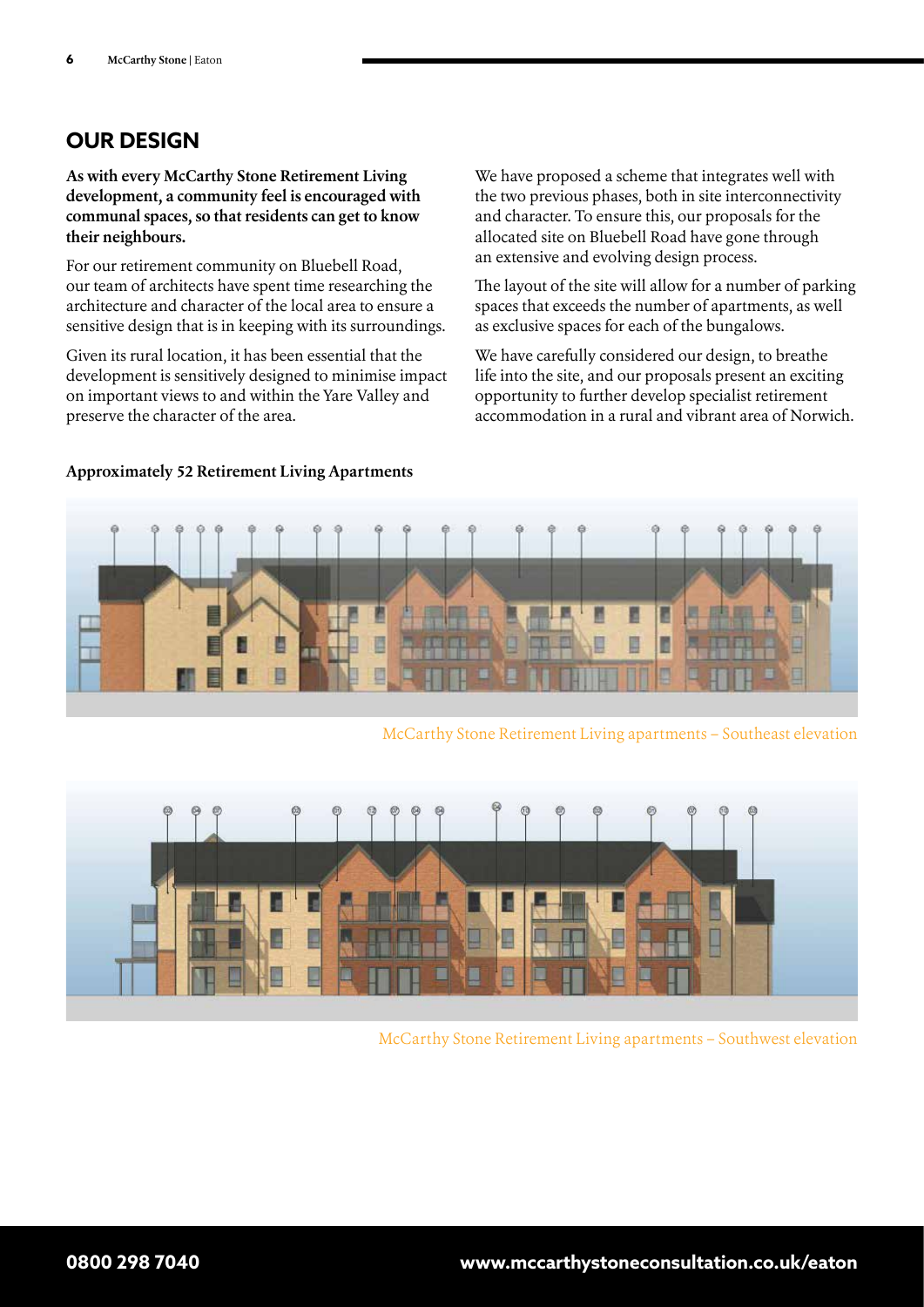

McCarthy Stone Retirement Living apartments – Northwest elevation



McCarthy Stone Retirement Living apartments – Northeast elevation

#### **Approximately 26 Bungalows**



Indicative 1-bed bungalow design



Indicative 2-bed bungalow design



Indicative 2-bed bungalow design



Indicative 3-bed bungalow design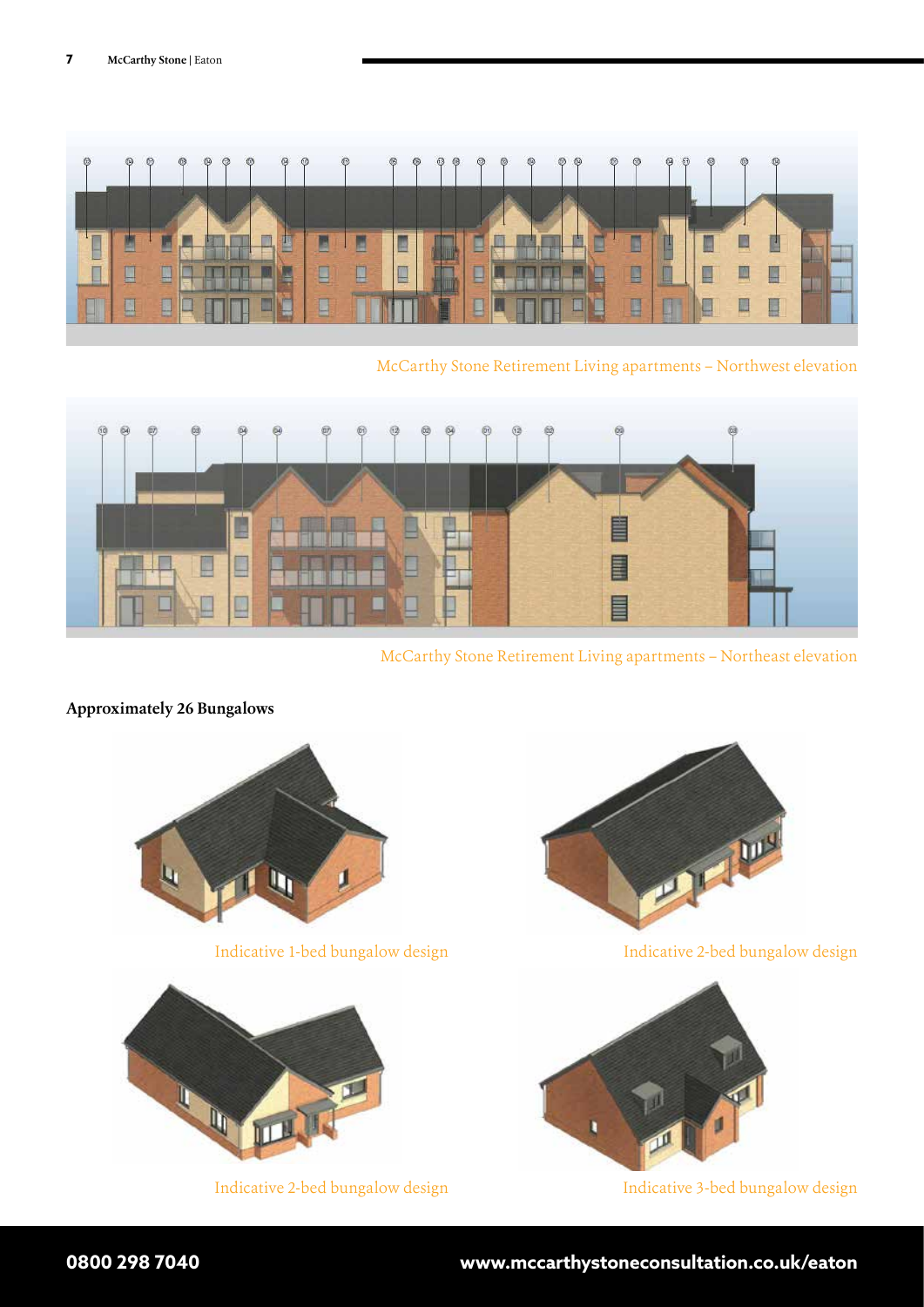

#### **Approximately 22 affordable shared ownership apartments**

Affordable shared ownership apartments – North elevation



Affordable shared ownership apartments – South elevation



Affordable shared ownership apartments – East elevation



Affordable shared ownership apartments – West elevation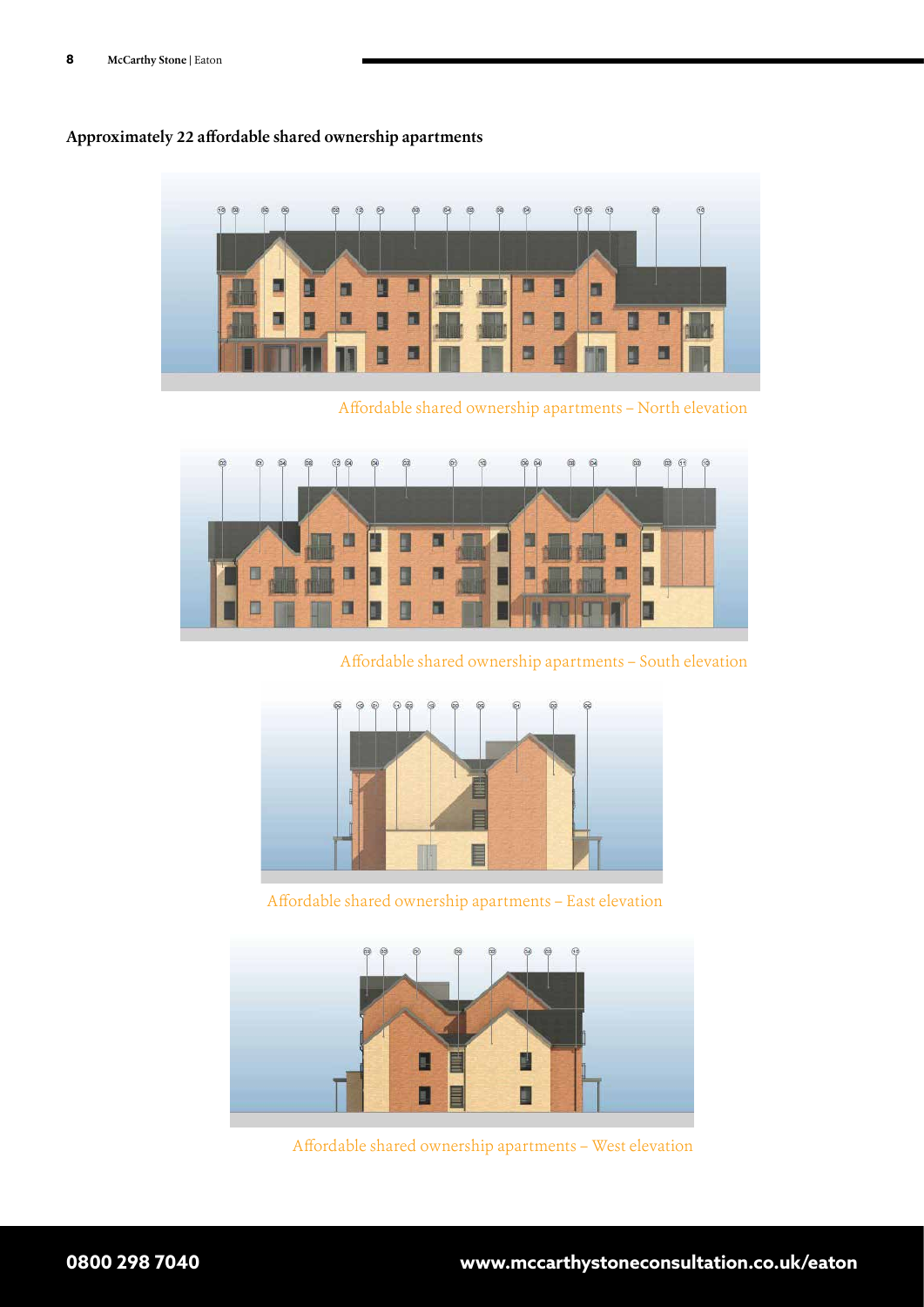## **HIGHWAYS**

#### **Vehicular access to the site will be provided via an entrance from Bluebell Road.**

The proposal includes 107 on-site car parking spaces for residents, staff and visitors. The car parking layout has been designed so that new planting and landscaping will mitigate the visual impact of parked vehicles. The proposed development will include disabled spaces, charging points for electric vehicles and a pool car for use by residents.

The level of parking provision has been discussed with officers at Norwich City Council and Norfolk County Council and takes into account the low levels of traffic generation and car ownership associated with this type of development.



Proposed site layout for the next phase of McCarthy Stone's land on Bluebell Road retirement community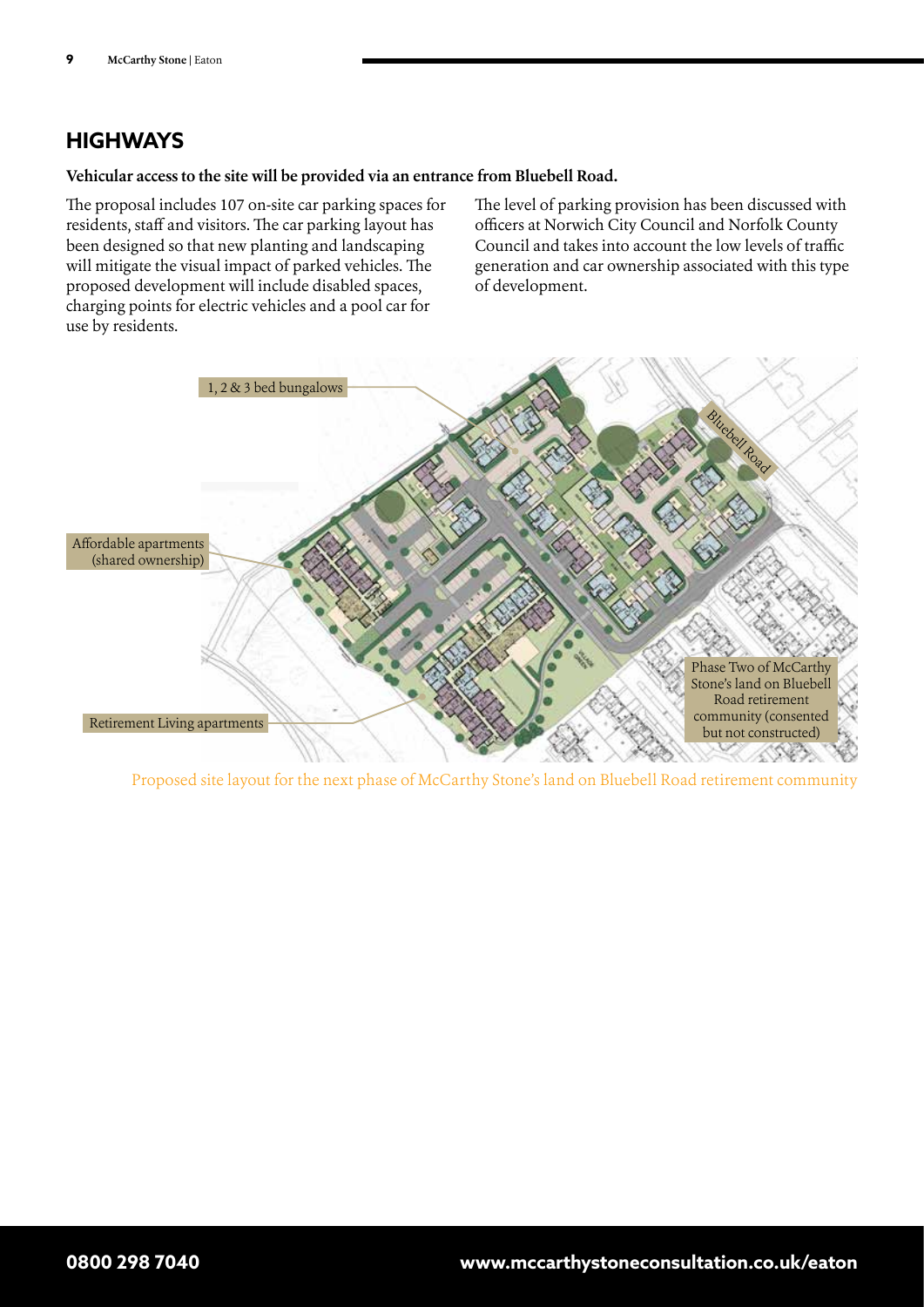### **OUTDOOR SPACES**

**We seek to ensure that all our developments have highquality outside space for our residents to enjoy. Each phase of our proposals for Eaton includes landscaped gardens, as well as outdoor seating and improvements to the site boundaries, through new shrub and tree planting.**

We recognise that high quality gardens and landscaping turn a good development into a great one, and we are pleased that many of our schemes have won awards for their outside space.

Our own management company will maintain the grounds on behalf of our residents to ensure they develop and mature to enhance both the building and the local neighbourhood.

The wider masterplan for this allocated site includes 17.5ha of protected public open space between the River Yare and Bluebell Road. The masterplan also features the creation of new pedestrian links to the Yare Valley Walk and ecological habitats.

Many of these open space improvements were implemented as part of the Phase 1 development, including the opening of Strawberry Fields. This new phase would see the remainder of the open space, to the west of the bungalow site, being opened up to the public.



Example of McCarthy Stone's gardens at the Phase 2 of the Bluebell Road retirement community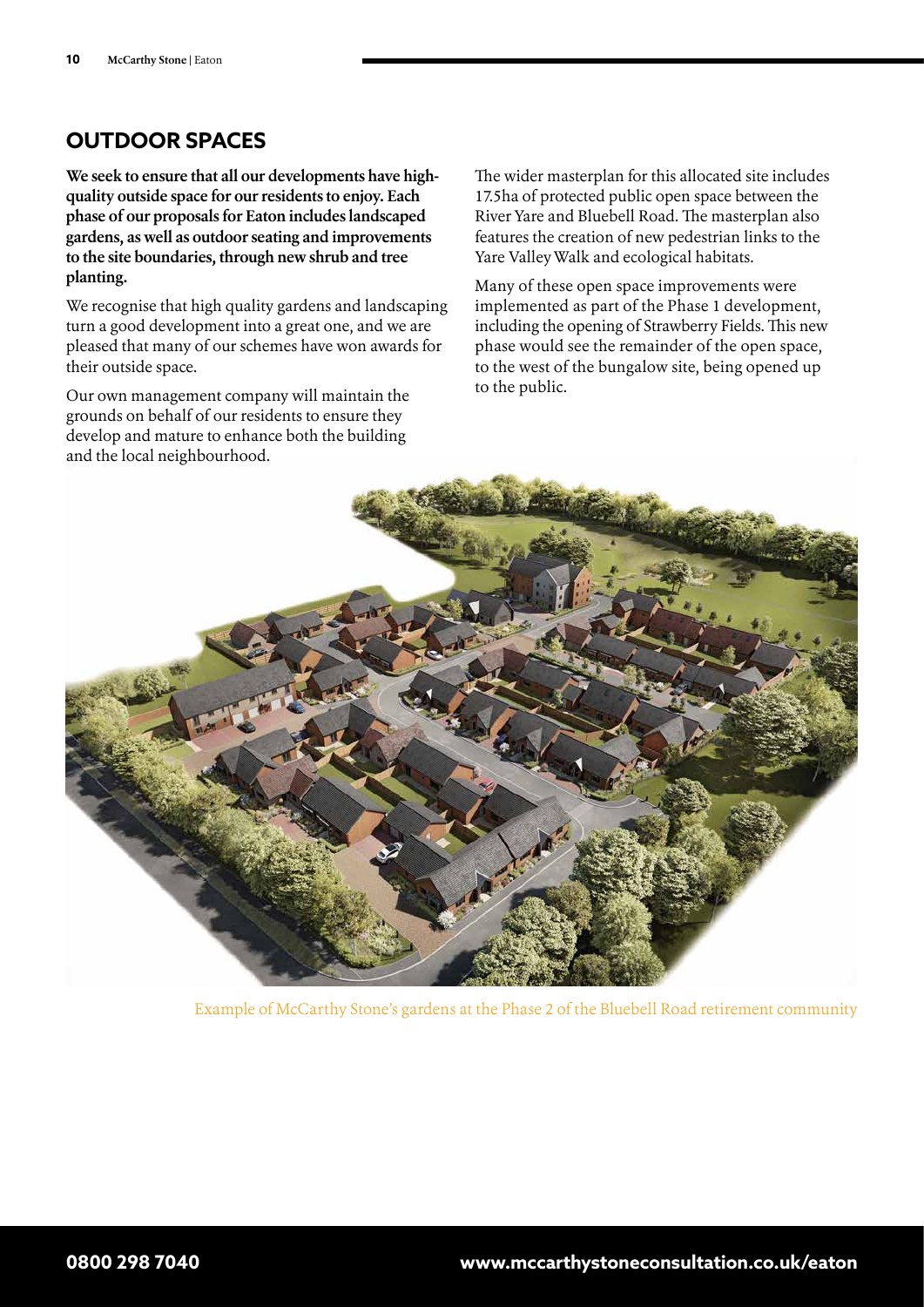### **LOCAL NEEDS AND BENEFITS**

**The need for this specialist retirement community has been set out by Norwich City Council in its Local Plan (2014), where the proposal site, referred to as 'R42: Land west of Bluebell Road, Bartram Mowers Limited' is allocated for housing for the over 55s including retirement housing.** 

The Local Plan outlines that:

'This form of housing meets a local and city wide need. Eaton has a significantly higher proportion of elderly residents than other parts of the city and there is an identified shortage of such housing in Norwich. In addition, such housing will have a reduced transport impact on the area at peak times.'

In addition, McCarthy Stone developments have a positive impact on the local economy as they are typically located on or close to high streets and local centres, as is the case with the proposed development for land on Bluebell Road. This ensures that residents have easy access to local shops and services.

This spending by older people can help maintain local outlets from the newsagents and the butchers to the bakery, pub, and local cafe – in other words the shops and community spaces which make up the heart of local communities.

#### **BENEFITS**

McCarthy Stone's specialist retirement housing has a number of benefits to the local high street, as well as wider health and social benefits:



**£1.23m** – Total expenditure in the local economy each year through jobs and local spending



**80%** of our customers use the local shops daily or often



**£125,200** more expenditure on average than a general needs market scheme



The creation of new and permanent jobs through the Extra Care housing and the care home as well as further jobs in construction, management and repairs



**£3,500** – average health and social care saving per person per year when someone moves into retirement housing



The average 80-year-old feels a decade younger after moving to specialist retirement accommodation



Release of under-occupied family homes back into the local market, which will in turn improve the supply of homes for firsttime buyers



**27%** lower infection rates of Covid-19 in McCarthy Stone's developments compared with the general over 65s population



Those in specialist retirement housing are half as likely to be lonely, making them significantly less likely to develop dementia



Sustainable location close to shops and services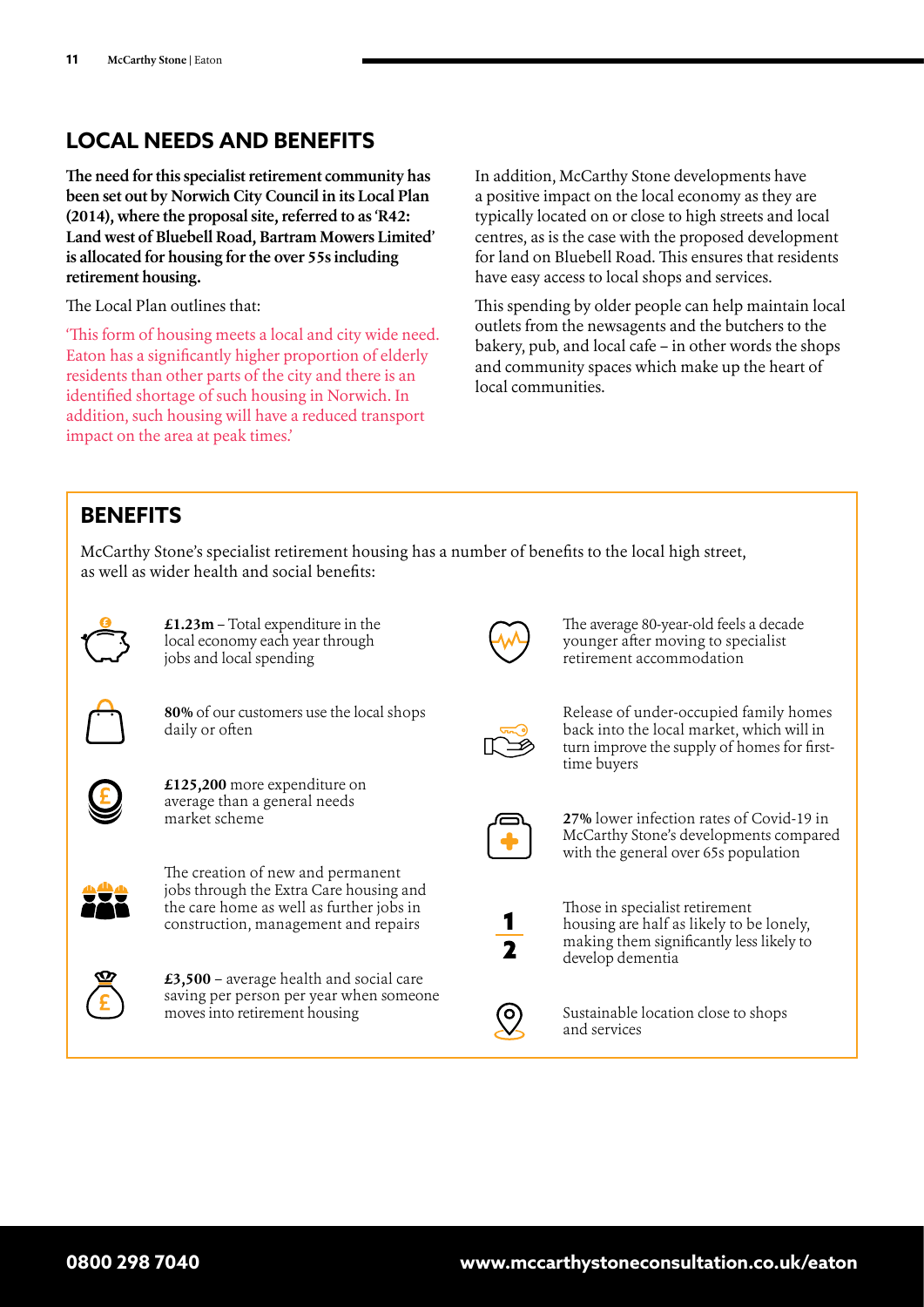### **FEEDBACK**

**We want to know what you think about our plans. We would appreciate it if you could take the time to complete our online feedback form so we can understand your thoughts and suggestions.** 

If you would prefer to provide your feedback by telephone or post, please call a member of the project team on our Freephone information line 0800 298 7040. A member of the team will be able to record your feedback over the phone or send you a hardcopy of our feedback form with a freepost reply envelope.

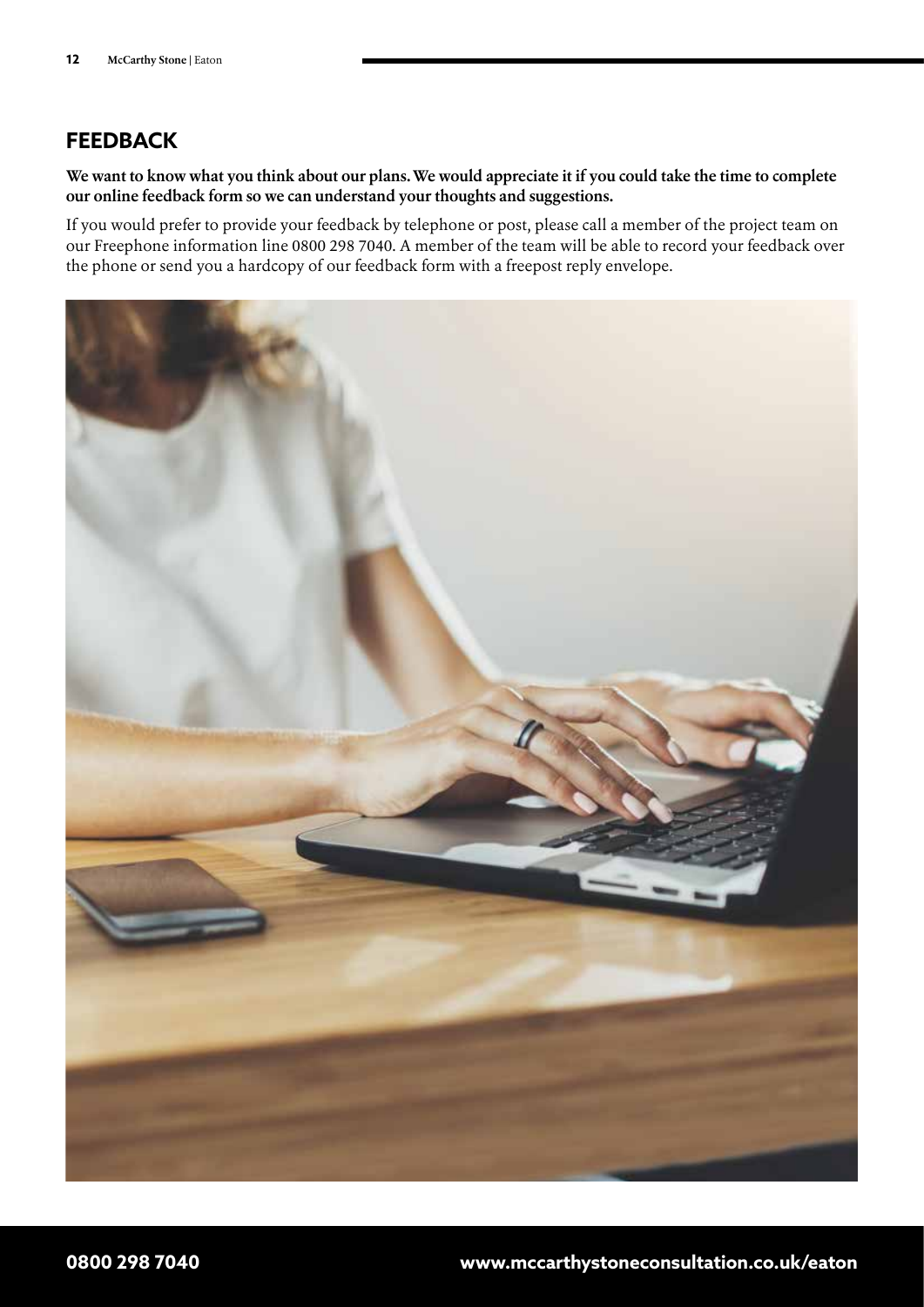## **MCCARTHY STONE** Vife, well lived

#### PRIVACY STATEMENT

By filling-in this form you are agreeing that BECG can hold and process your personal data in relation to this public consultation exercise.

- BECG will only share your personal data with the McCarthy Stone group companies for planning evaluation purposes only.
- Your identifiable, personal data will not be used for any other purposes without your consent.

BECG and McCarthy Stone will use your data to:

- Send you updates about the project (where you provide us with your contact details).
- Develop a Statement of Community Consultation (or similar document) about this public consultation that will be submitted to the planning authority or similar body; this will be a publicly available document. Your comments will be anonymous, and we will only identify you in these reports with your express permission.

If you provide us with your contact details, we might also contact you to ask you more about the comments you've made. BECG acts on behalf of McCarthy Stone to run public consultation activities.

#### ABOUT THE CONSULTATION

We welcome feedback from local residents and stakeholders on our proposals for the next phase of development on land off Bluebell Road, Eaton. McCarthy Stone believes that the views of the local community are important, along with conservation and economic factors, when redeveloping sites.

Please return all feedback using either the freepost envelope enclosed or via email at **feedback@mccarthystoneconsultation.co.uk**.

#### YOUR DETAILS

If you choose not to fill in **all** parts of this section, we will not be able to include your comments in the consultation process.

#### YOUR CONTACT DETAILS

We will use these details to contact you and update you on the proposals. You don't have to fill in this section if you'd rather we didn't contact you.

| Title (Miss/Mrs/Ms/Mr/Other):                                                                 | Address:   |
|-----------------------------------------------------------------------------------------------|------------|
| First Name or Initial:                                                                        |            |
| Surname:                                                                                      |            |
| Postcode:                                                                                     |            |
| Age Group (please circle):<br>Under 13 13-17 18-24 25-34 35-44<br>45-54 55-64 65-74 75-84 85+ | Telephone: |
|                                                                                               | Email:     |

#### \*PLEASE COMPLETE ALL SECTIONS IN BLOCK CAPITALS

**Once completed, please return this feedback form using the freepost envelope enclosed.**

**If you have any further questions or would like more information, please contact us on the freephone line 0800 298 7040 referencing the project name 'McCarthy Stone - Eaton' with your name and contact details, and a member of the project team will respond to your query.**